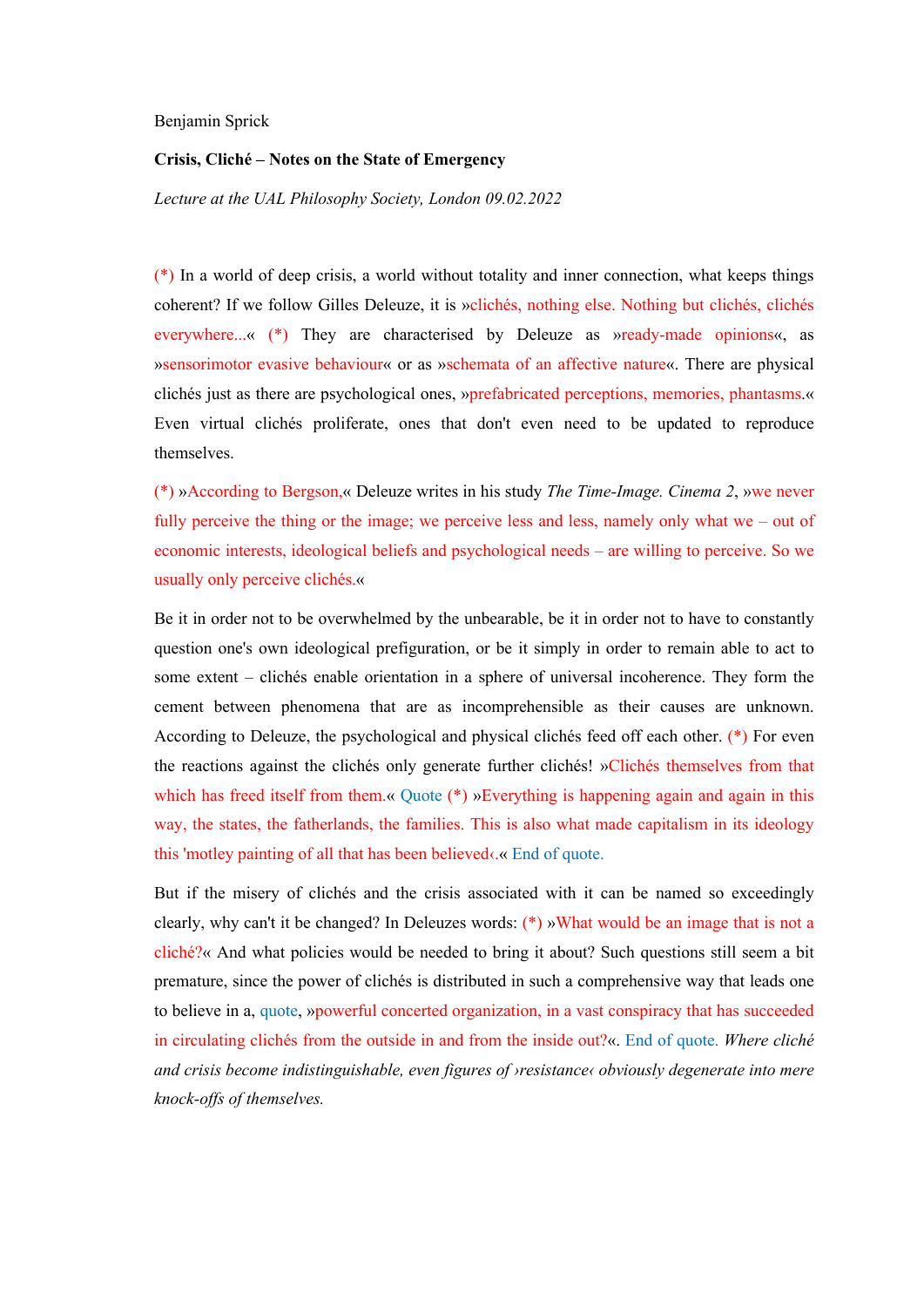(\*) [Short parenthesis on this  $\lambda$ knock-off $\lambda$  or  $\lambda$ clap-off $\lambda$  of the cliché: A cliché is a copy, a deduction of what already exists. In etymological terms, the term is derived from French *cliché*, the substantive past participle of *clicher* (for ›to clap off‹). The term was originally used in letterpress language to refer to the first proof produced by clapping a brush. From here, the use of the word ›cliché‹ to denote a cheap imitation becomes apparent. Moreover a direct etymological path leads from the cliché to the gossip and the clap.«]

## [Pause]

(\*) Deleuze's theory of the cliché is located at an interface where the two wings of his study of cinema, *The Movement-Image* and *The Time-Image*, published in the early 1980ies, simultaneously separate from each other as they come into intense contact. This interface is marked by the transition of classical Hollywood cinema to modern post-war cinema, which Deleuze attempts to frame systematically through the thesis of the »rupture of the sensorimotor bond«. His thesis states that in the history of cinema, under accelerated conditions, a development is repeated that took place in the history of philosophy over more than two thousand years »from the Greeks to Kant« as a »revolution«.

This development concerns the upheaval of the relationship between movement and time or the reversal of a hierarchy that can be discerned between them. Whereas since antiquity time was thought to be dependent on movement and had to subordinate itself to  $it -$  as the »number of movement in relation to the earlier and later«, as Aristoteles says – with the dawn of modernity the hierarchy changes into its opposite:  $(*)$  »The subordination of time to movement has been reversed, time is no longer the measure of normal movement, it increasingly appears itself and generates paradoxical movements.« In this context, a quote from Shakespeare's *Hamlet* becomes a paradigmatic formula: (\*) »The time is out of joint.« It says, that time is no longer subject to movement, but movement is subject to time. As long as time remains on its hinges, it is subordinate to extensive movement. It merely shows itself as its measure, interval or number, which must, as it were, help itself to expression through and in the movements. But if time is »out of joint«, as Hamlet states, then it begins to produce its own and irregular movements, which are no longer prepared to follow predefined paths.

(\*) This is precisely where the cliché has to step in. *It creates connection where continuities that provide security have been broken.* As Deleuze explains, the upheaval of the relationship between movement and time in film history initially resonates in a comprehensive ›crisis of the action image that corresponds, among other things, with the disintegration of narrative continuities in modern post-war cinema. What is meant is a rampant disruption of the links »between situation and action, action and reaction, stimulus and response«, in short: a damage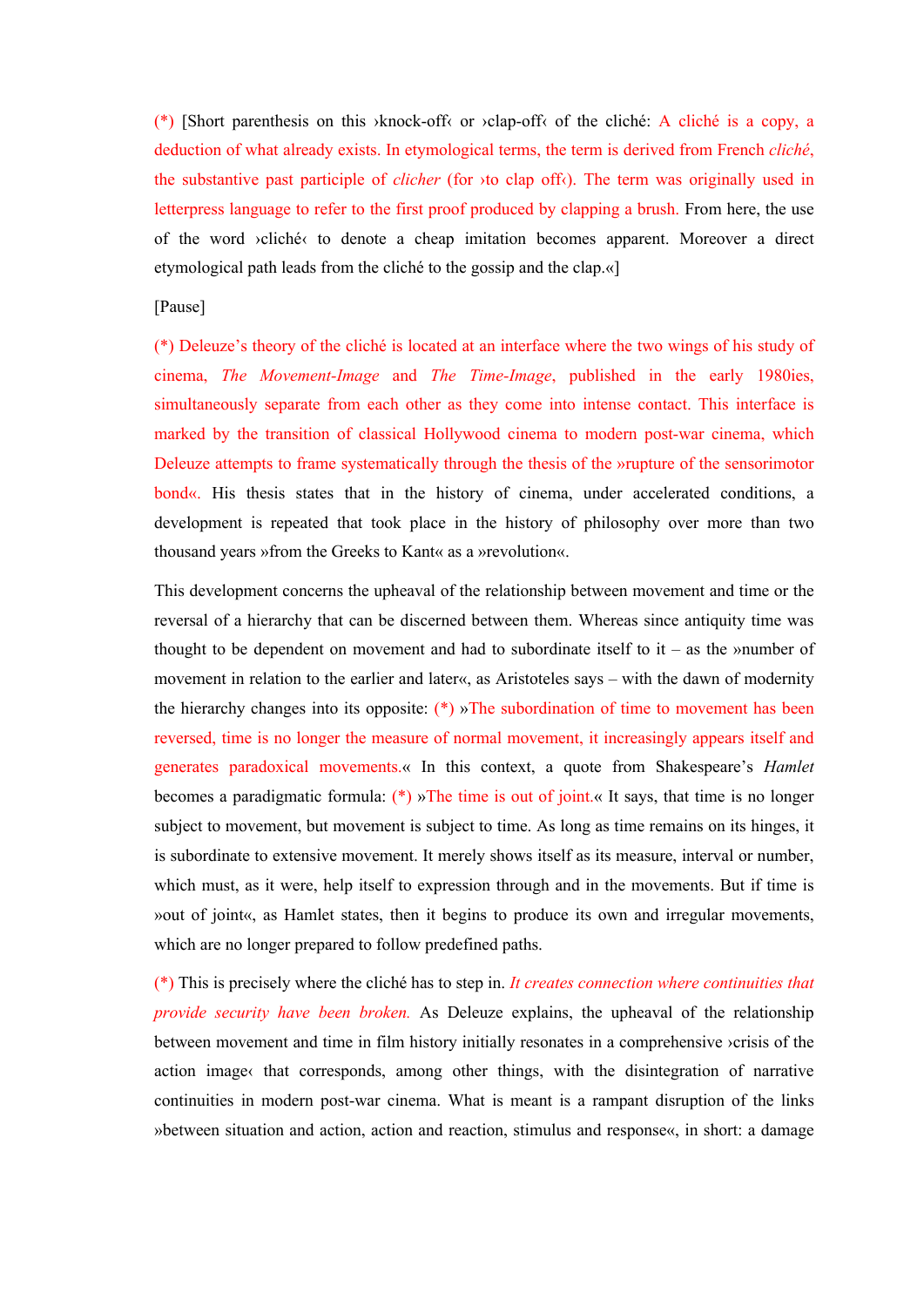of all sensory-motor connections that had originally constituted the action image. Not only does the action environment of the depicted persons increasingly lose its context. Also, in many cases the pictures no longer refer to a synthetic-organic but to a »particularising situation«. There are still many characters in the film, but their points of contact with each other are increasingly weakened. The actions of the protagonists no longer spring from comprehensible reasons and are accordingly freed from foreseeable consequences. For example in the film *Taxi Driver* of Martin Scorcese or in the *Short Cuts* of Robert Altmann. All this is cemented by the common clichés of an era: acoustic or visual slogans, free-floating images, dramaturgical-narrative fits. I summarise: (\*) *Clichéd meaning is by definition finished before it can even be filled with content. This is precisely why it can step in at the cinema, where the apriori of any ›narrative‹ has been reduced to absurdity by a tearing down of temporal sequences.* 

## [Pause]

I would now like to relate what I have said so far to painting.

Deleuze's analyses of Francis Bacon's paintings, published in 1981 under the title *Logique de la sensation* (>Logic of Sensation<) focus, among other things, on the creative process by which a painting is created. Deleuze calls this process *acte de peindre* – an »act of painting«. In the eleventh chapter of the *Logic of Sensation*, entitled »La peinture, avant de peindre…« [The painting, *before* painting], Deleuze states, longer quote: (\*)

It is a mistake to believe that the painter stands before a white surface. The belief in the figurative stems from this error: if the painter stood in front of a white surface, he could depict on it an external object that functions as a model. But this is not the case. The painter has many things in his head or around him or in his studio. Now, everything he has in his head or around him is already on the canvas, more or less virtual, more or less real, before he begins his work. All that is there on the canvas, as actual or virtual images. So the painter doesn't have a white surface to fill, rather he has to empty it, clean it, purify it. So he does not paint in order to reproduce on the canvas an object that functions as a model, he paints on already existing images in order to reproduce a painting whose function reverses the relations between model and copy. End of quote.

#### [Kurze Pause]

This immediately announces a painterly »battle against the cliché«, which Deleuze proclaims just as he makes it effective in his own philosophical thinking. »Virtual clichés« and proliferating commonplaces populate the unpainted canvas just as they pre-structure the philosophical notepad before the act of painting or the process of writing has even begun. Quote:(\*) »We are surrounded, by photographs that are illustrations, by newspapers that are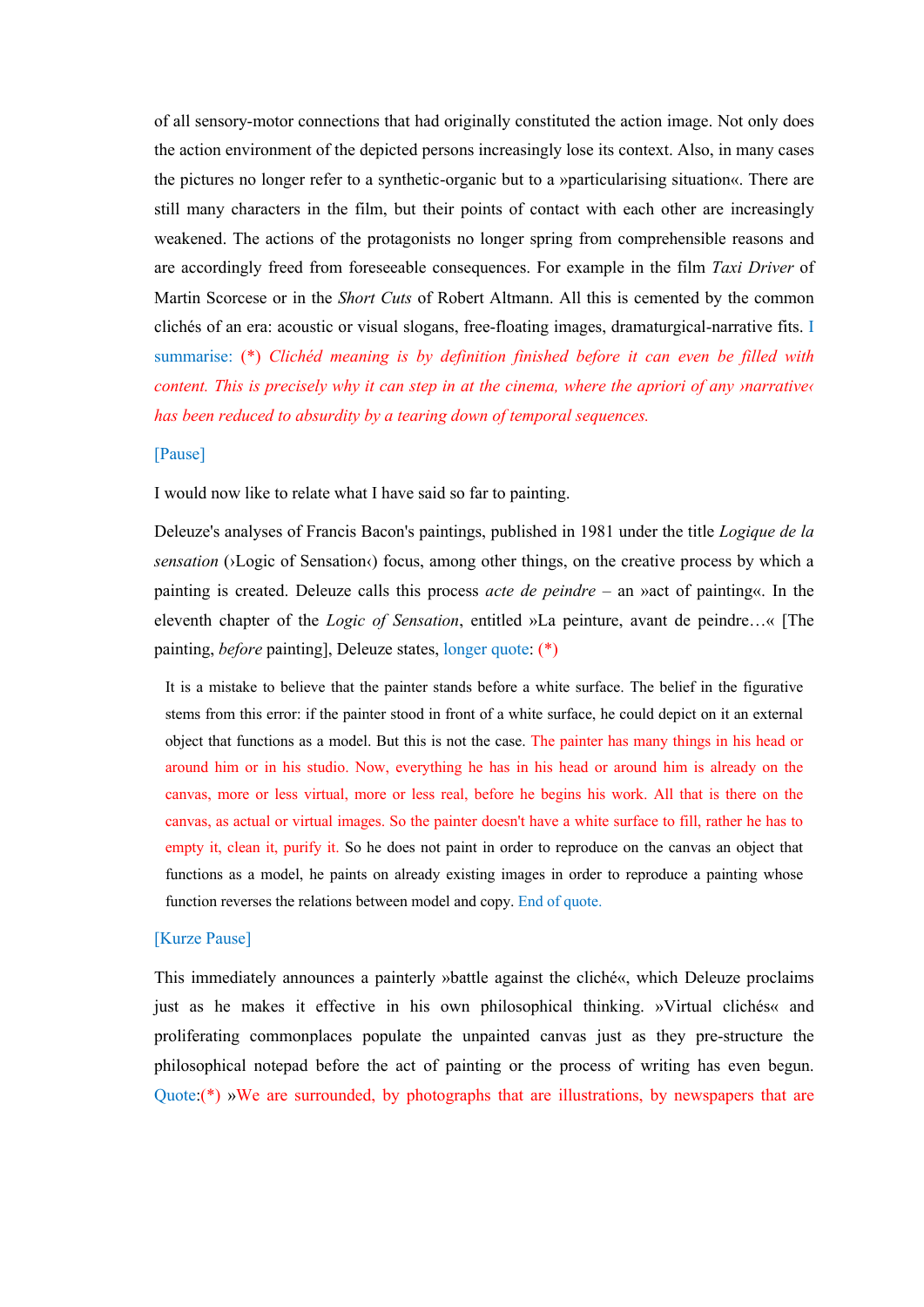narratives, by cinema images, by television images. A whole category of things that can be called ›clichés‹ occupy the screen even before it begins. That's dramatic.« End of quote.

If the painters purge the white canvas – more or less consciously – of virtual clichés and commonplaces, this can amount to a veritable »catastrophe«, according to Deleuze. A »collapse of all figurative realities« then breaks out, which initially threatens to plunge the painterly act into chaos or into a *state of emergency*. (\*) Quote from a seminar Deleuze gave in 1982 at the University of Vincennes in Paris under the title *Painting and the Question of Concepts*: »However, one cannot say about this chaos, that it is the opposite of order. Chaos is relative to nothing. It is the opposite of nothing, it is relative to nothing, it occupies everything. And so from the outset it calls into question all logical thinking about chaos. Chaos has no opposite. How do you get out of chaos when you put it to yourself?« End of Quote.

Deleuze's answer in relation to painting, in which he refers to a formulation by Bacon, is: by creating a diagram. For Deleuze the diagram is indeed chaos, but it is also the seed of order and rhythm. It is a violent chaos in relation to figurative realities, but a germ of rhythm in relation to the new order of painting.

(\*) Quote: »As you can see, the diagram is the purification zone that simultaneously creates a catastrophe in the painting, that is, that erases all previous clichés, including the virtual ones. It takes everything away in a catastrophe and it is the diagram [...] from which the figure will emerge. What Bacon calls the figure. Can the word diagram help us? Yes, in a way, because I would say: let's call diagram, following Bacon, this double concept [...] of a germinal catastrophe or a germinal chaos.« End of quote.

# [Pause]

Let's look at an example. (\*) In Bacon's 1976 painting *Figure at a washbasin*, one sees a compressed figure full of kinetic energy curving over a washbasin whose drainage pipe opens up a circular arena. This protrudes into the pictorial off, just as it seems to lead into the monochrome background into which the figure obviously wants to escape, which is additionally indicated by an indexical white arrow, a *ypointer* (. The dynamic overall movement of the painting, its temporal process, obviously pushes into the drainage opening of the washbasin, from which kinetic energy seems at the same time to act back. The opening is too obviously small to allow a way out into the off. The figure created by Bacon cannot disappear from the stage of its painterly re-presentation because the preconditions for this are not given.

The painting follows a kind of scheme according to which – according to Deleuze – many of Bacon's paintings are constructed. It involves three different elements that are as divergent as